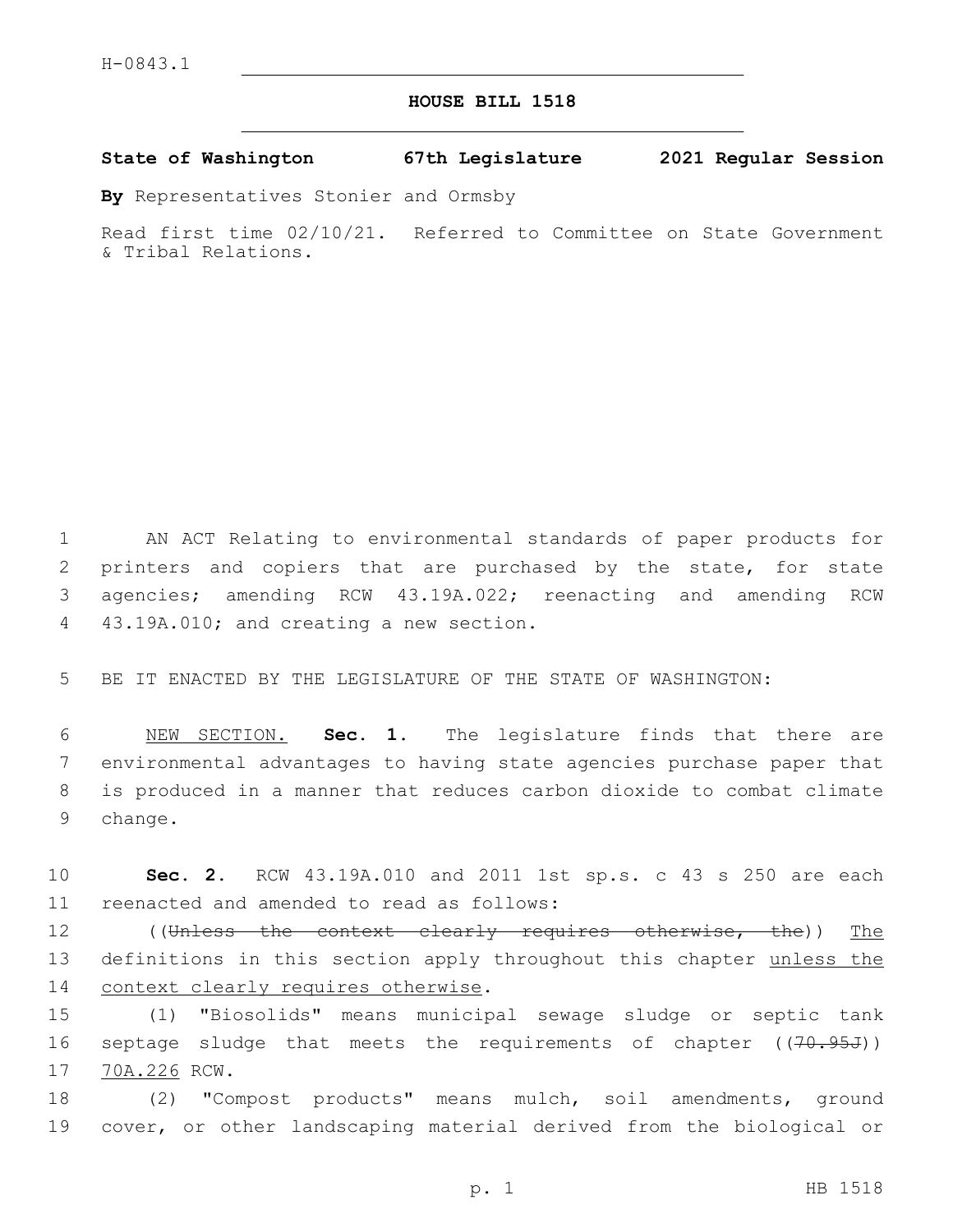mechanical conversion of biosolids or cellulose-containing waste 2 materials.

(3) "Department" means the department of enterprise services.

 (4) "Director" means the director of the department of enterprise 5 services.

 (5) "Local government" means a city, town, county, special purpose district, school district, or other municipal corporation.

 (6) "Lubricating oil" means petroleum-based oils for reducing friction in engine parts and other mechanical parts.

 (7) "Mixed waste paper" means assorted low-value grades of paper that have not been separated into individual grades of paper at the 12 point of collection.

 (8) "Municipal sewage sludge" means a semisolid substance consisting of settled sewage solids combined with varying amounts of water and dissolved materials generated from a publicly owned 16 wastewater treatment plant.

 (9) "Paper and paper products" means all items manufactured from 18 paper or paperboard.

 (10) "Postconsumer waste" means a material or product that has served its intended use and has been discarded for disposal or 21 recovery by a final consumer.

 (11) "Procurement officer" means the person that has the primary responsibility for procurement of materials or products.

 (12) "Recycled content product" or "recycled product" means a 25 product containing recycled materials.

 (13) "Recycled materials" means waste materials and by-products that have been recovered or diverted from solid waste and that can be utilized in place of a raw or virgin material in manufacturing a product and consists of materials derived from postconsumer waste, manufacturing waste, industrial scrap, agricultural wastes, and other items, all of which can be used in the manufacture of new or recycled 32 products.

 (14) "Re-refined oils" means used lubricating oils from which the physical and chemical contaminants acquired through previous use have been removed through a refining process. Re-refining may include distillation, hydrotreating, or treatments employing acid, caustic, solvent, clay, or other chemicals, or other physical treatments other 38 than those used in reclaiming.

39 (15) "Standard copy paper" means paper that emits 1,186 kilograms 40 of carbon dioxide per metric ton of paper produced.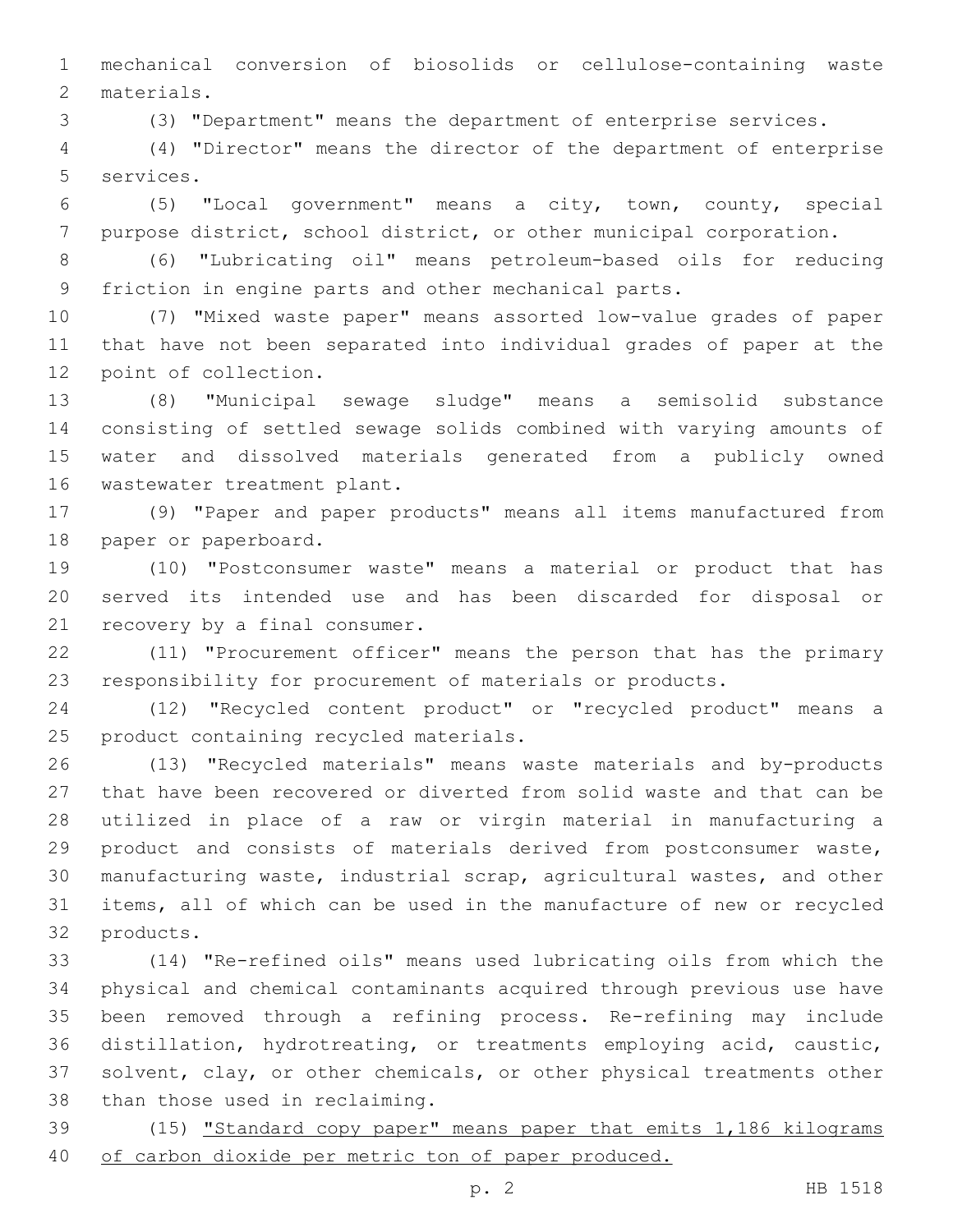(16) "State agency" means all units of state government, including divisions of the governor's office, the legislature, the judiciary, state agencies and departments, correctional institutions, vocational technical institutions, and universities and colleges.

5 (( $(16)$ )) (17) "USEPA product standards" means the product 6 standards of the United States environmental protection agency for 7 recycled content published in the Code of Federal Regulations.

8 **Sec. 3.** RCW 43.19A.022 and 2015 c 225 s 71 are each amended to 9 read as follows:

10 (1) ((All)) By July 1, 2023, all state agencies shall purchase 11 one hundred percent recycled content white cut sheet bond paper or 12 paper produced in a process that yields at least 40 percent less 13 carbon dioxide than standard copy paper, which constitutes a 14 substantial reduction in carbon dioxide, used in office printers and 15 copiers. State agencies are encouraged to give priority to purchasing 16 from companies that produce paper in facilities that generate energy 17 from a renewable energy source.

 (2) State agencies that utilize office printers and copiers that, after reasonable attempts, cannot be calibrated to utilize such paper referenced in subsection (1) of this section, must for those models 21 of equipment:

22 (a) Purchase paper at the highest recycled content or produced in 23 a process that yields a high reduction in carbon dioxide that can be 24 utilized efficiently by the copier or printer;

25 (b) At the time of lease renewal or at the end of the life cycle, 26 either lease or purchase a model that will efficiently utilize one 27 hundred percent recycled content white cut sheet bond paper or paper 28 produced in a process that yields at least 40 percent less carbon 29 dioxide than standard copy paper.

 (3) Printed projects that require the use of high volume production inserters or high-speed digital devices, such as those used by the department of enterprise services, are not required to meet the one hundred percent recycled content ((white cut sheet bond 34 paper standard)) requirement or requirement of being made in a process that yields at least a 40 percent reduction in carbon dioxide than standard copy paper, but must utilize the highest recycled 37 content or a high reduction in carbon dioxide that can be utilized efficiently by such equipment and not impede the business of 39 agencies.